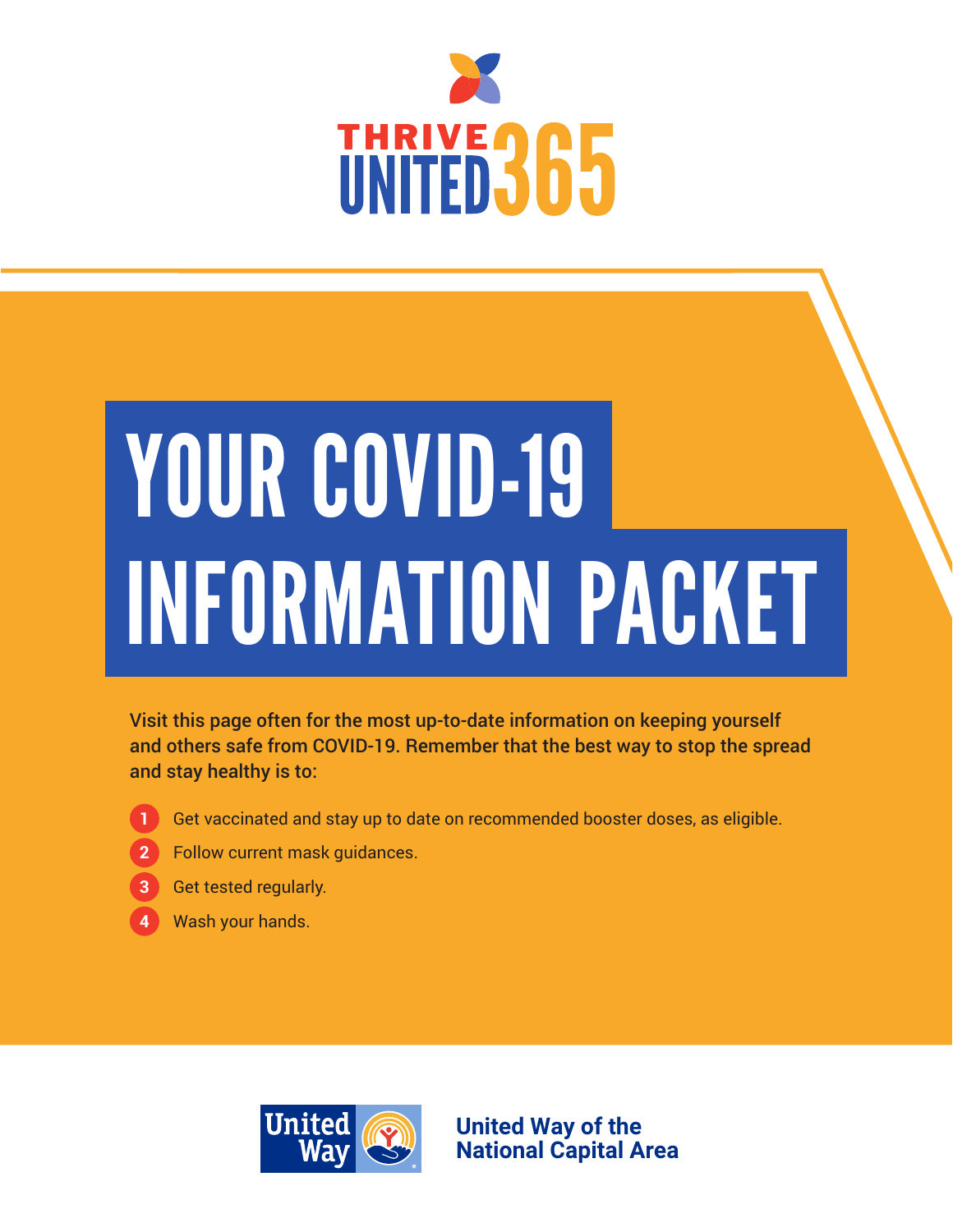### How do viruses SPREAD AND CHANGE

A **virus is a tiny particle** made of genetic material and a protein shell. There are a **lot of different viruses.** They come in different shapes and sizes and they can **infect different cells.**

#### **A virus makes copies of itself to spread COVID-19 is a viral infection**

- Viruses cannot live on their own. They survive in the cells of living things, which are called **host cells**.
- When a virus gets into a host cell, it starts to **make copies of itself**.
- Then the virus, along with the new copies, exits the host cell and goes on to **attack other host cells**.

#### **Viruses change over time into variants**

- When the virus makes copies of itself, **mistakes can happen** that result in a virus that is not exactly the same.
- This changed virus is then copied and a different version of the virus **starts to spread**. This is how a virus can change over time.
- It is **normal and expected** for viruses to constantly change.
- A virus that has changed is called a **variant**. This is what's happening when people talk about new variants of the virus that cause COVID-19.

A viral infection like COVID-19 can cause people to develop fever, cough or fatigue.

- **People feel ill** when the virus takes over cells in the body to make copies and the body's immune system tries to attack these invaders.
- When **more people are infected** with a virus, more copies of the virus are being made, and that makes it **more likely that the virus will change**.
- That's why it's so **important to get vaccinated** and take steps to stop the spread of COVID-19.









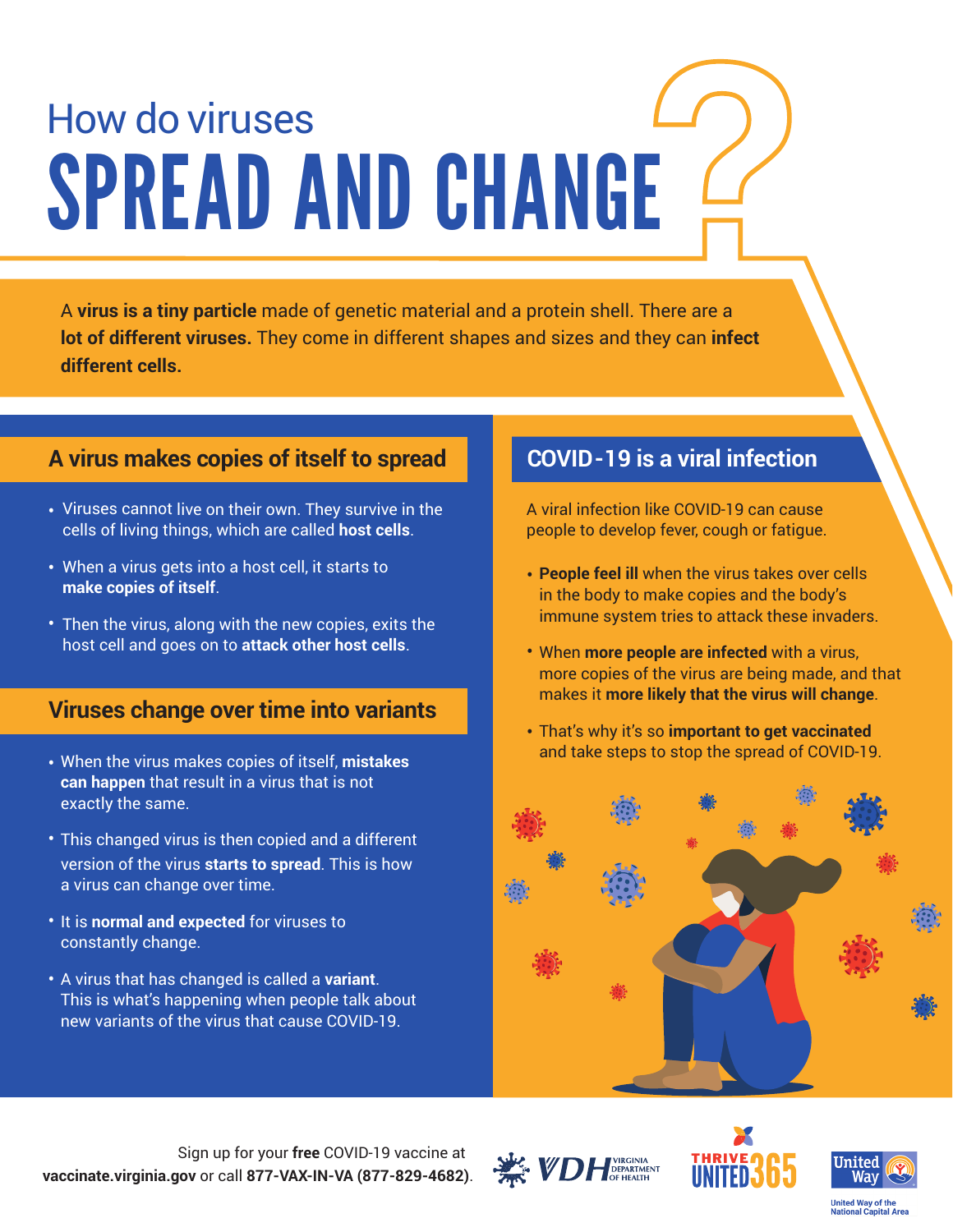### **No Mask or**

#### **INO Mask or Resource A Cloth Masks Masks Surgical Masks Masks (Respirators - N95, KN95, KF94)**<br>Improper Use **Respirators - N95, KF94)** *(Respirators - N95, KN95, KF94)*

**If you don't have access to a high-filtration respirator mask, double up. Single layer masks, such as bandanas and gaiters, are less effective, so wear a cloth mask with multiple layers or wear a cloth mask over a surgical mask. Be sure your mask fits properly—nose wires improve fit.**

- 
- 
- 
- 



• Washable and reusable.  $\begin{array}{|c|c|} \hline \multicolumn{1}{|c|}{\bullet} & \multicolumn{1}{c|}{\bullet} & \multicolumn{1}{c|}{\bullet} & \multicolumn{1}{c|}{\bullet} & \multicolumn{1}{c|}{\bullet} & \multicolumn{1}{c|}{\bullet} & \multicolumn{1}{c|}{\bullet} & \multicolumn{1}{c|}{\bullet} & \multicolumn{1}{c|}{\bullet} & \multicolumn{1}{c|}{\bullet} & \multicolumn{1}{c|}{\bullet} & \multicolumn{1}{c|}{\bullet} & \multicolumn{1}{c|}{\bullet}$ to 5 times with proper care.

- Mask should fit over your **•** nose and mouth and be snug against your face with no gaps.
- Don't use masks that are **•** damp, dirty or damaged.
- Don't wear masks with **•** exhalation valves, which allow virus particles to escape.



- Washable and reusable.
- Masks should be washed **•**at least once a day or as soon as they become dirty.
- Multiple layers of woven, breathable fabric. **•**

Seals tightly to the face when fitted **•** properly (some facial hair can interfere with this seal)

Filters up to 95% of particles in the air. **•**

Designed and regulated to meet **•** international standards. Check lists of trusted manufacturers from CDC and Project N95 to avoid counterfeit masks.

- Disposable, intended for **•** one-time use.
- Multiple layers of non-**•** woven material.
- **•** Provides protection against large droplets.



# WHAT MASK SHOULD I WEAR? Along with getting vaccinated and boosted,

experts recommend upgrading your mask if you want optimal protection.

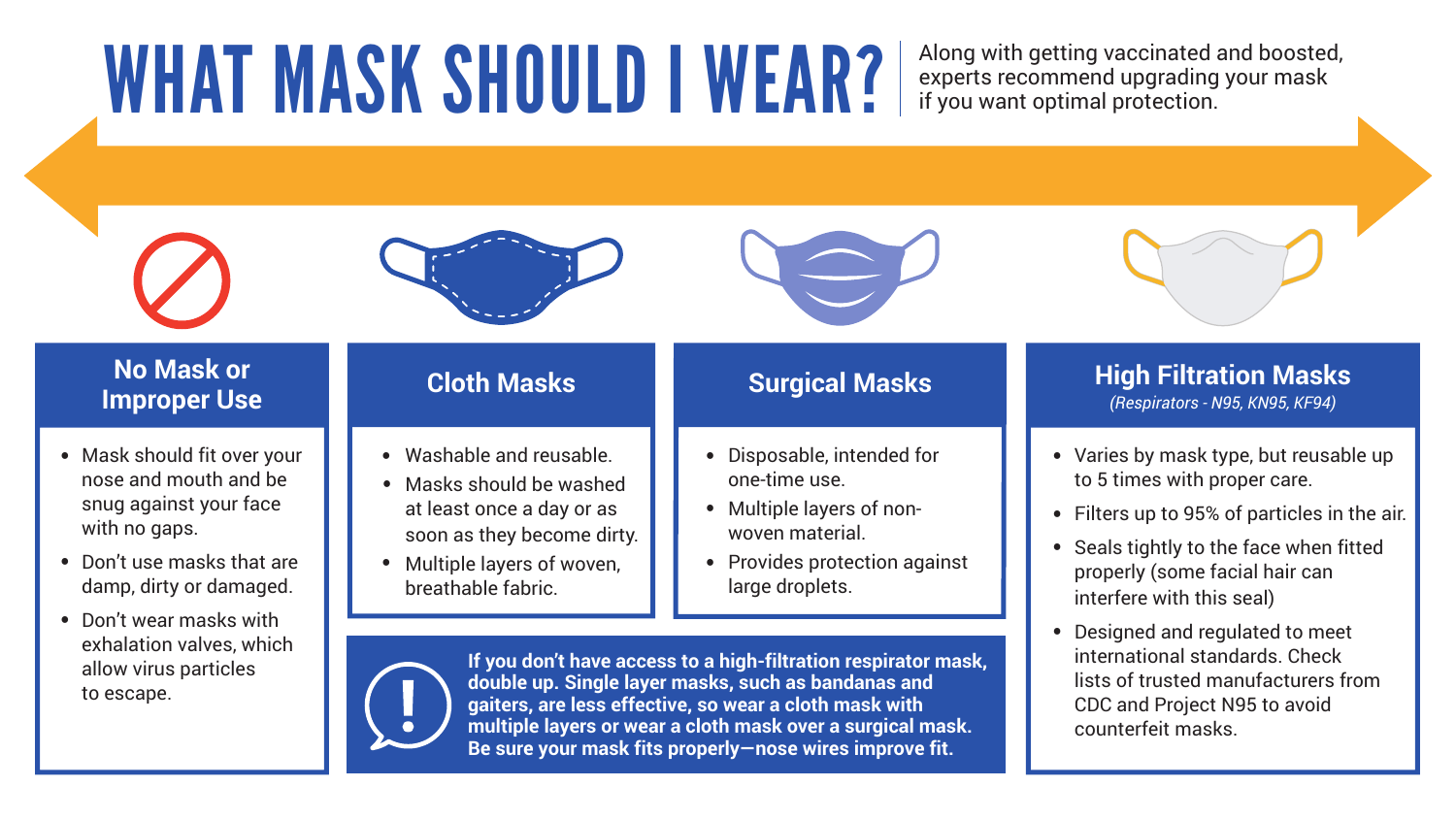### HOW WAS THE COVID-19 VACCINE developed, approved and manufactured

Vaccines have saved the lives of thousands of American through the years. Now, scientists and researchers have worked to bring us a new vaccine to help in the fight against COVID-19.

> **EVERY vaccine**, no matter what it's for, goes through multiple steps. **For the COVID-19 vaccine, NO STEPS** were skipped. The financial part of the process was sped up to help us fight this virus.



#### **It Starts with Lab Testing**

Scientists and researchers work on formulas that will become a vaccine. Before it's ever given to people, it goes through extensive lab testing.

#### **Clinical Trials**

Volunteers around the country offer to get the vaccine so scientists and medical professionals can see how they are affected.

#### **PHASE 1: Safety**

- Evaluate safety and identify any common reactions
- 20 -100 volunteers

#### **PHASE 2: Effectiveness**

- Gather more information on safety, efficacy, dosage and reactions
- Several hundreds of volunteers

• Compare reactions of people who got the vaccine versus those who have not

#### **PHASE 3: Safety + Effectiveness**



#### **Last, Approval and Production**

**Next Stop is Clinical Trials**  Clinical trials test safety, dosage and effectiveness. Vaccines have to pass three phases in this step before they can be offered to the general public. The FDA\*

sets the rules for this step.

The FDA reviews the data from the trials and gives the go ahead for manufacturing. The vaccine is made in large quantities for distribution.

#### **Who is the FDA? What does it do?** \*

A non-political group, the Food and Drug Administration (FDA) uses oversight and regulation to ensure vaccine quality, safety and effectiveness - helping to facilitate the timely development of COVID-19 vaccines.

For more information about how vaccines are created, tested and distributed, visit vdh.virginia.gov/covid-19-vaccine or call 877-ASK-VDH3.

**A vaccine only gets FDA approval if it tests both SAFE and EFFECTIVE**







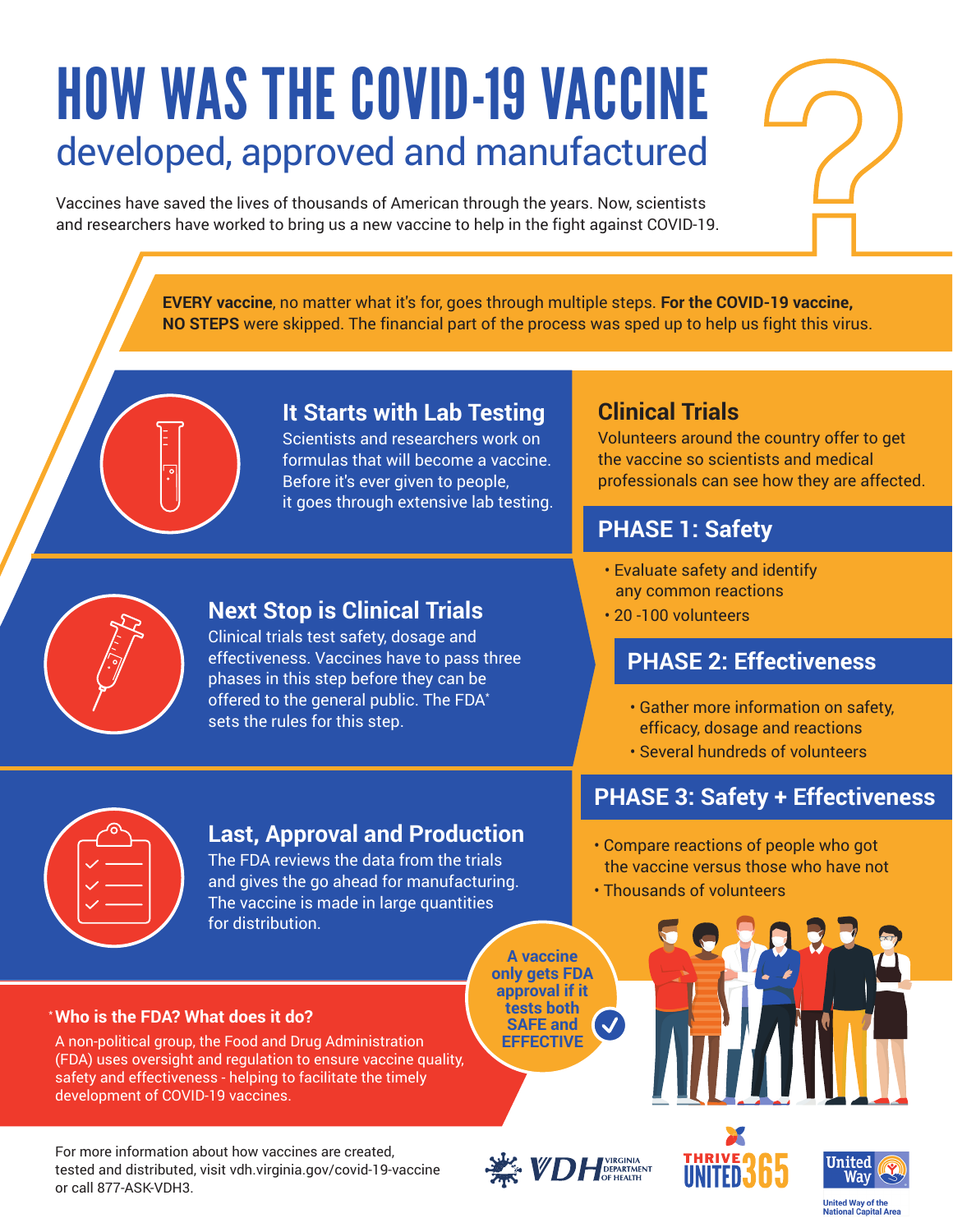### HOW DO VACCINES WORK

Vaccines are an important part of routine healthcare and key to **preventing diseases** that spread from one person to another.

When bacteria or viruses enter our bodies, they attack and multiply. This invasion is called **an infection**. The immune system fights back to protect the body's cells and counterattack the invasion.

#### **Types of COVID-19 Vaccines**

#### **mRNA vaccines 1**

- **Protein subunit vaccines:**  fragments of the COVID-19 virus **2**
- **Vector vaccines 3**
- Each COVID-19 vaccine works in a different way.
- All expose the body to material that prompts an immune response.
- The immune system then builds antibodies that can recognize and fight the virus.
- If the real virus enters the body, the immune system is trained and remembers how to respond to prevent COVID-19.

#### **ALL vaccines help keep people SAFE from infections by:**

- Imitating an infection
- Helping the body's immune system
- Teaching the body to "remember" how to fight the bacteria or virus in the future

#### **Building Protection to Fight Against COVID-19**

After each dose of vaccine, your body might show some signs of the hard work it's doing to build this protection, such as a fever that lasts a short time or a headache. Producing immunity can take a couple of weeks.

For more information about the COVID-19 vaccine, visit **vdh.virginia.gov/covid-19-vaccine** or call 877-ASK-VDH3.





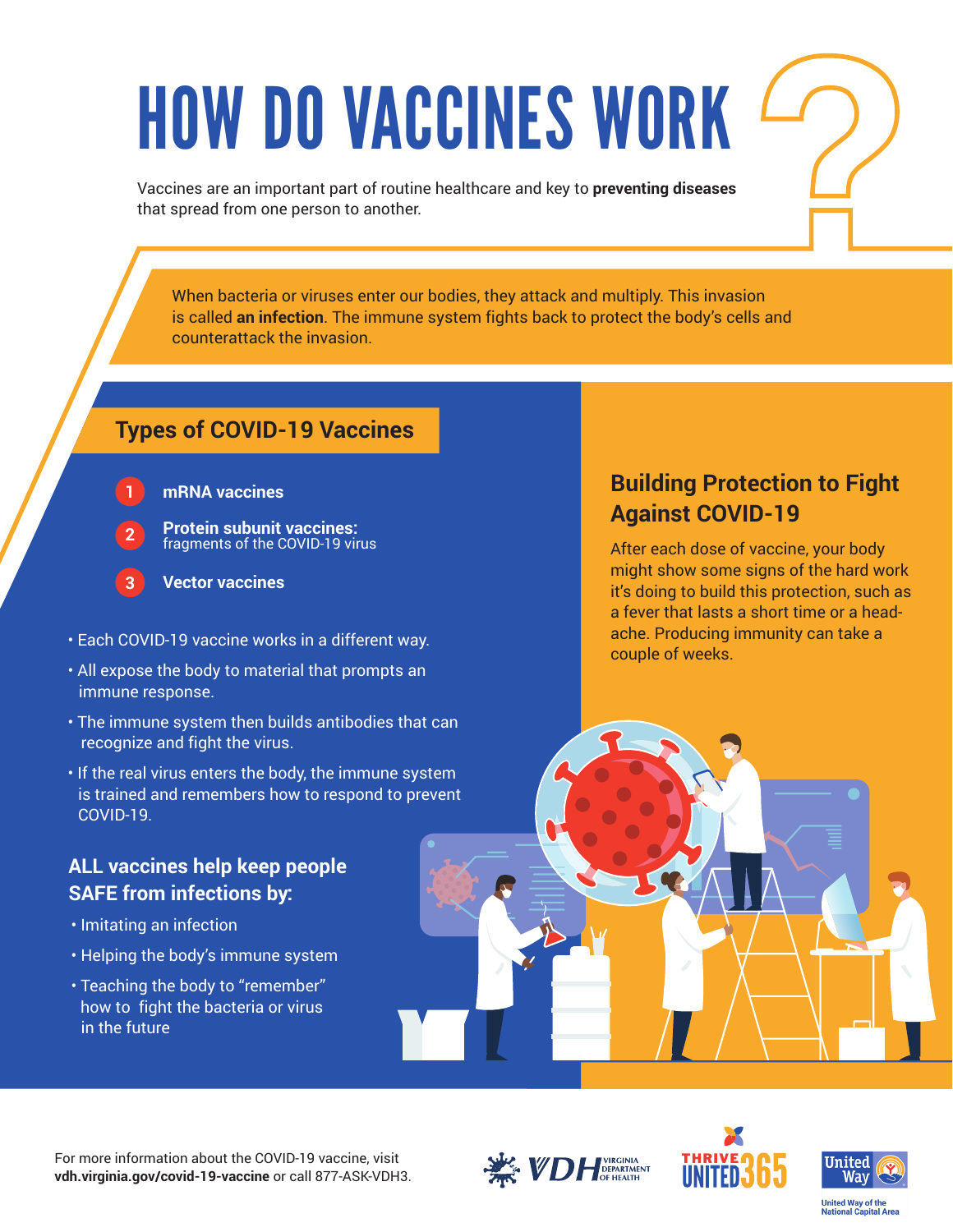



### **The Pfizer and Moderna COVID-19 vaccines**

## HAVE CLEARED EVERY LEVEL OF REVIEW

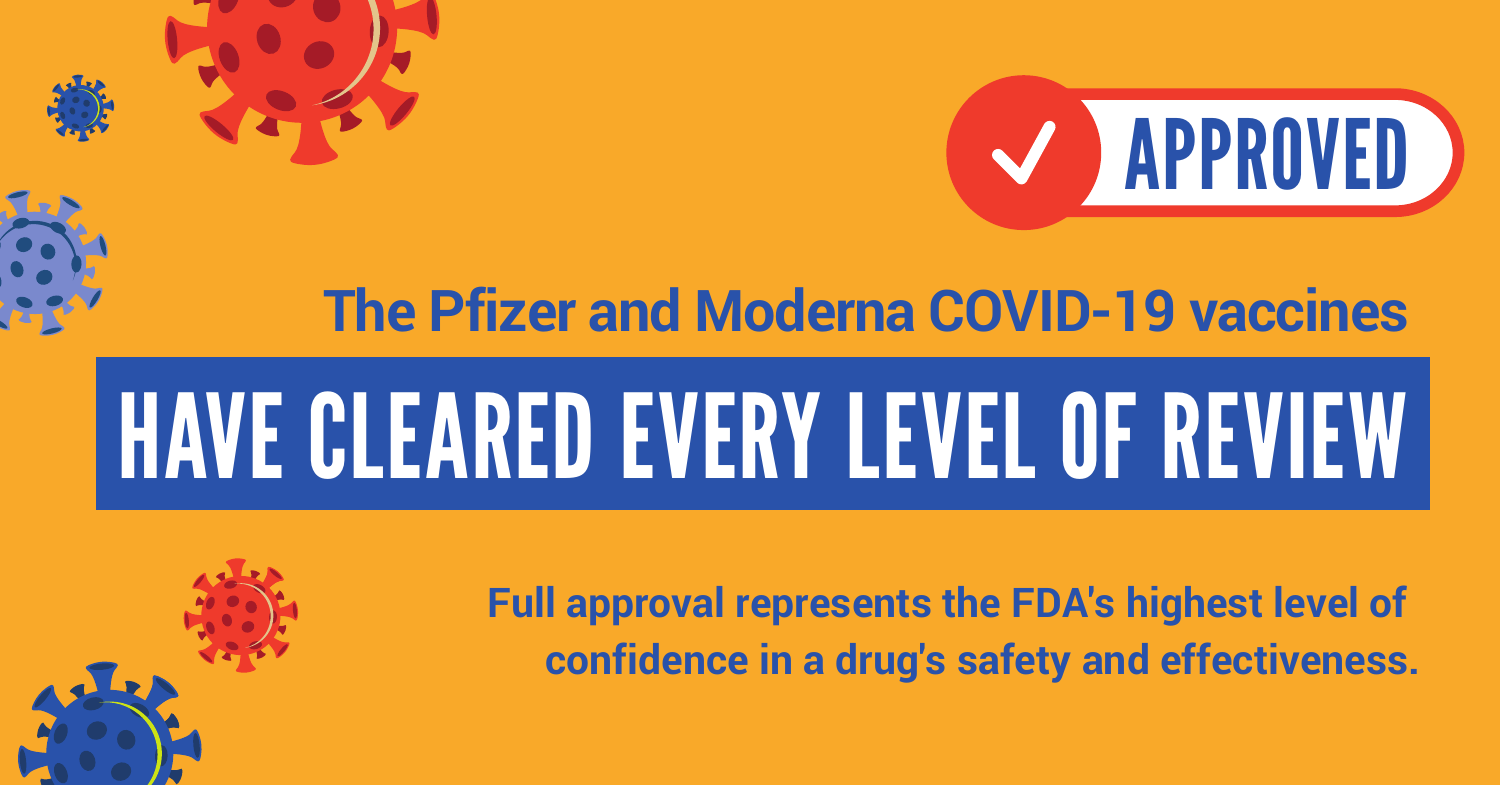## COVID-19 BOOSTER DOSES

### **The best way to protect yourself from COVID-19, including variants, is to get vaccinated and boosted.**



**Everyone ages**12 **and older should get a booster.**



**At least** 5 **months after your second Pfizer or Moderna shot, or** 2 **months after Johnson & Johnson.** 



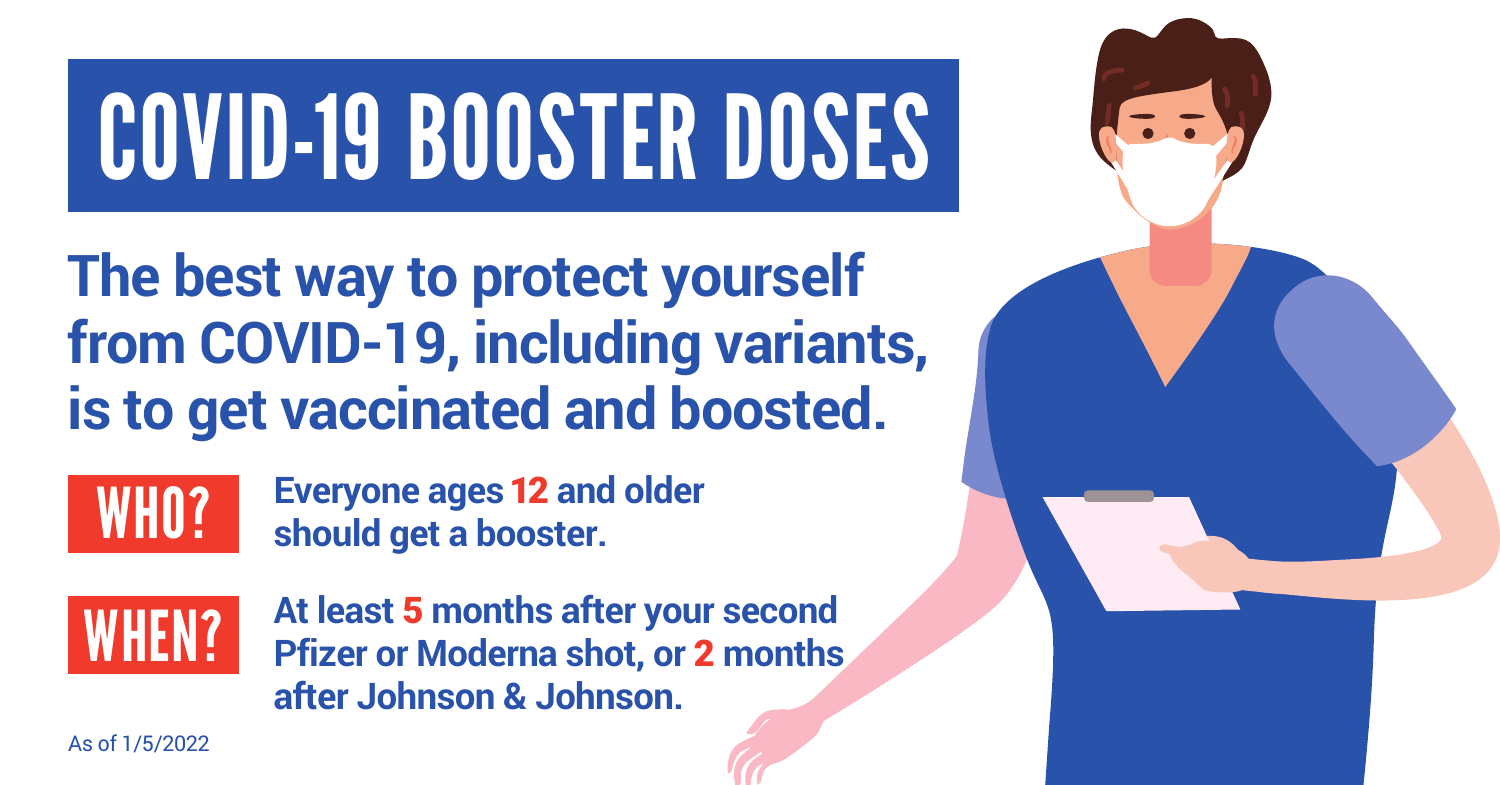## WHAT'S A BOOSTER SHOT?

**For some viruses, the protection you get from a vaccine starts to wear off over time. An additional dose of the vaccine may be needed to boost your immune response and make sure you're protected from the virus.** 

**Boosters are common for many vaccines, like Tdap (tetanus, diphtheria and pertussis).** 

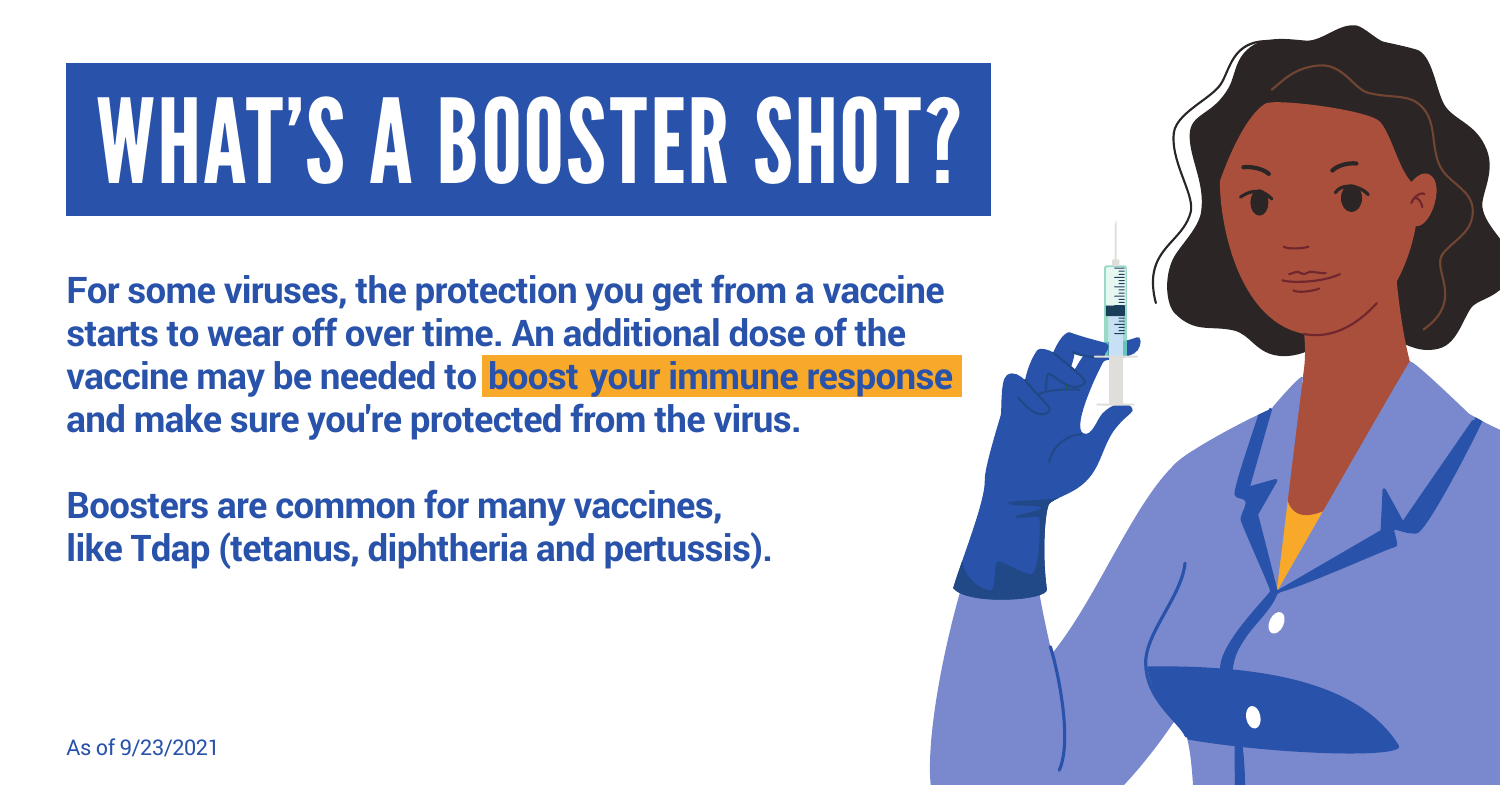# COVID-19 TESTS

**Testing helps us to prevent the spread of COVID-19 and should be used alongside our best tools to stop this pandemic– getting vaccinated, getting boosted and wearing a mask in indoor public settings.** 

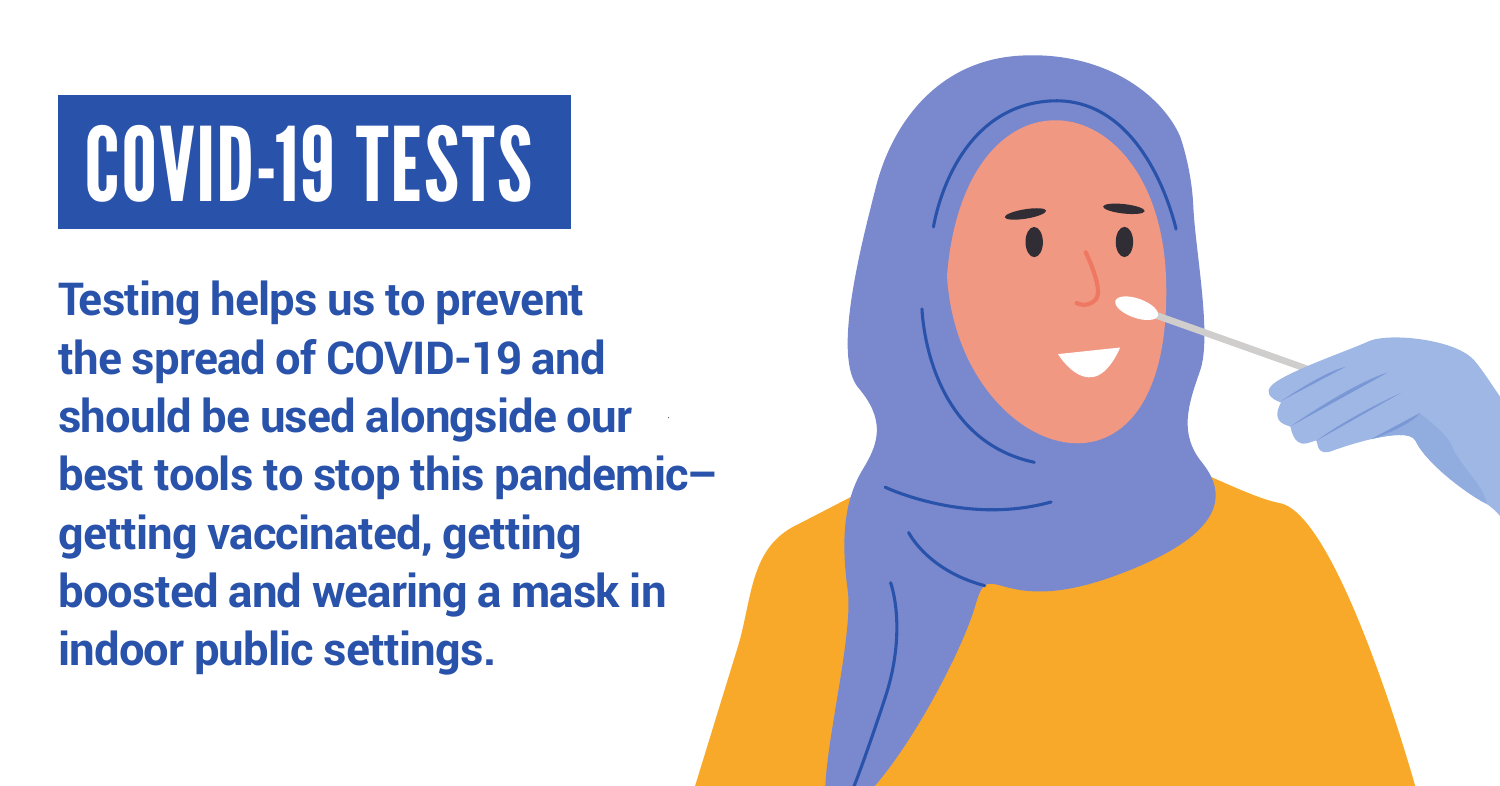## HOW TO GET A FREE COVID-19 TEST

**Every U.S. household can order up to four free at-home COVID-19 tests.** 

**Tests typically ship in 7-12 days.** 

**Visit covidtests.gov to order.** 

**covidtests.gov**

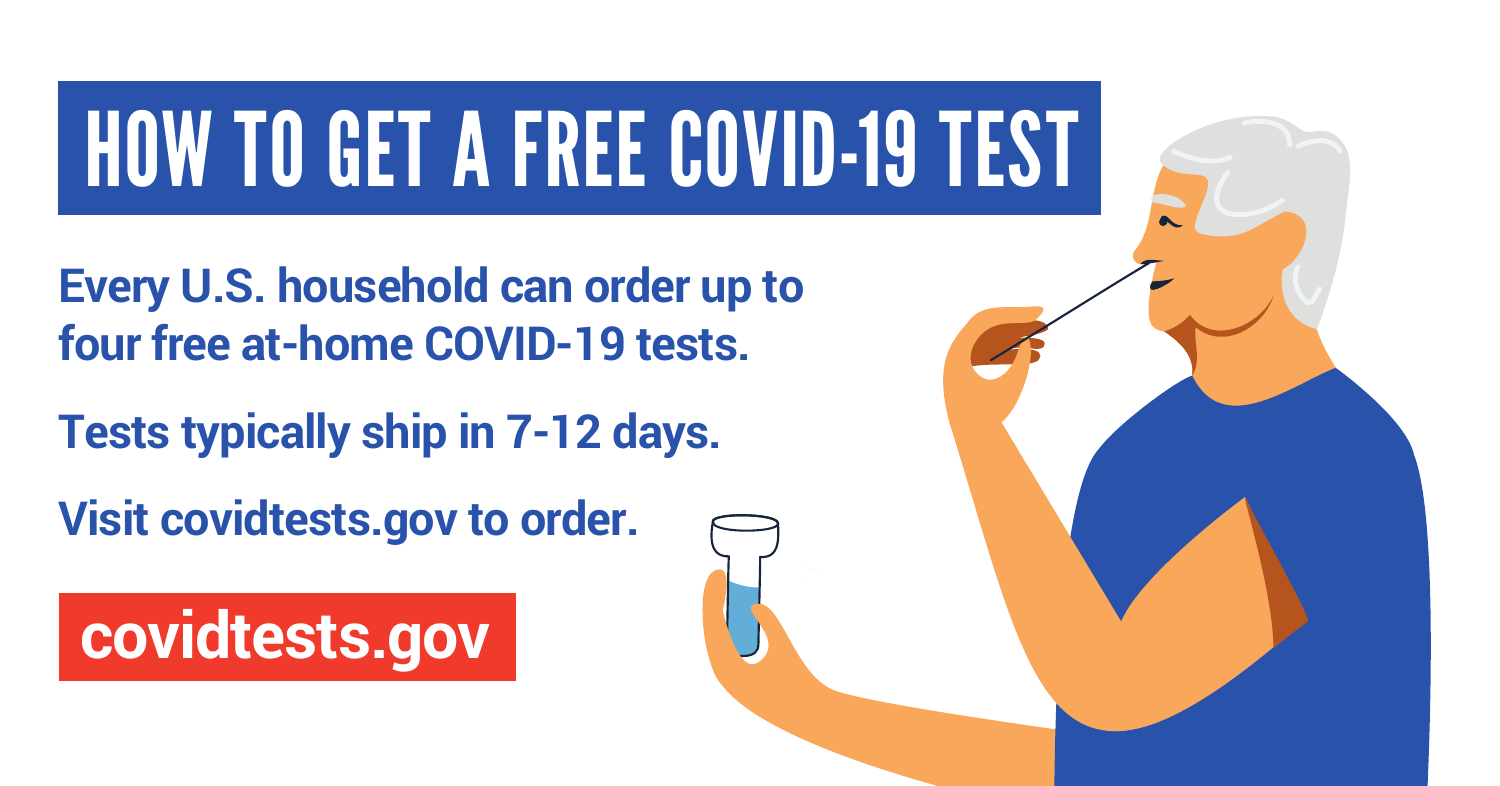## WHAT SHOULD I DO WHILE I WAIT FOR TEST RESULTS?

### **Unvaccinated?**

Stay home and quarantine while waiting for your result.

### **Vaccinated?**

You don't need to quarantine while you wait, unless you develop symptoms.

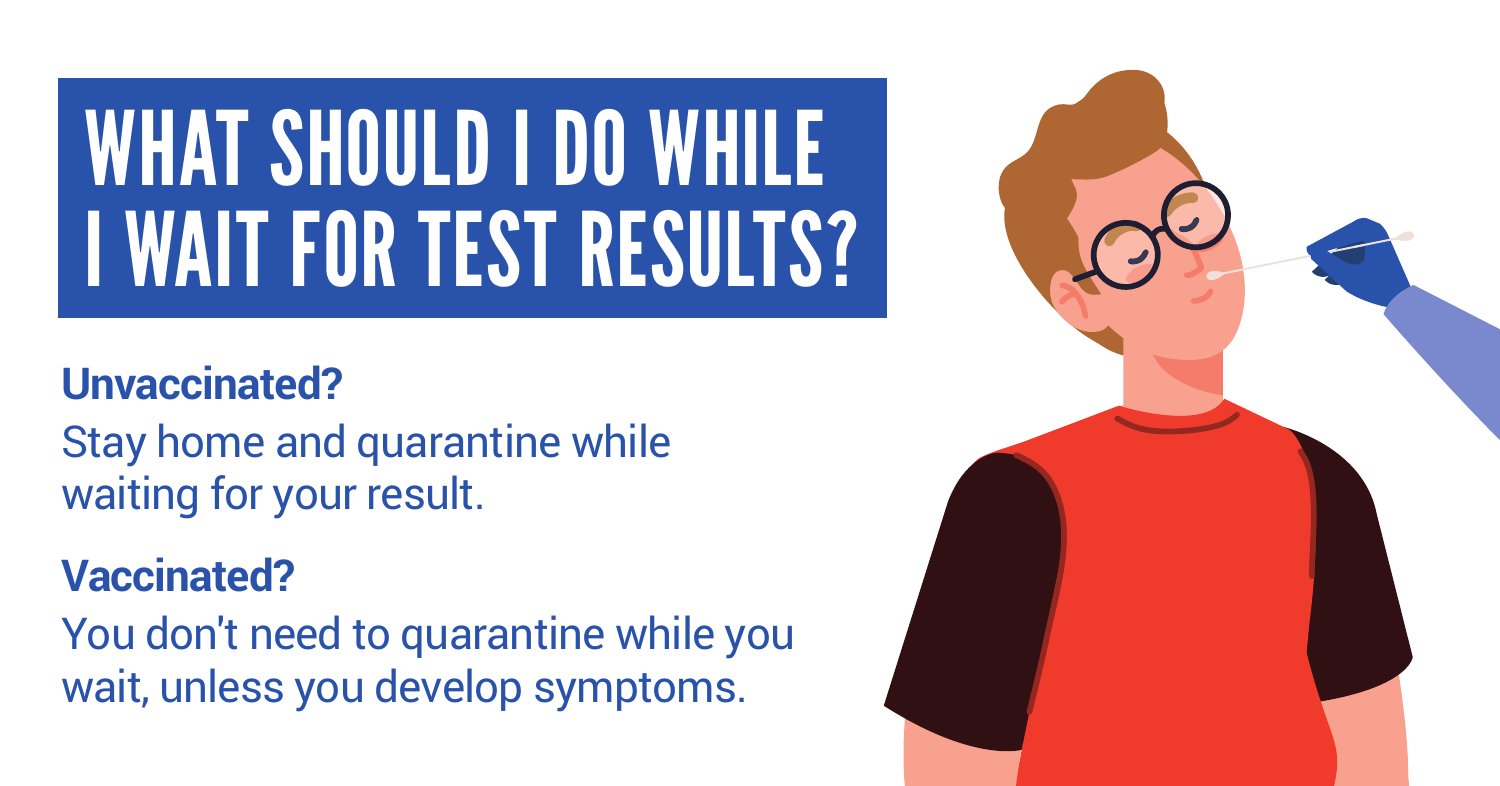## MY COVID-19 TEST IS POSITIVE. NOW WHAT?

#### **Isolate until at least day 5**

- Isolate at home and away from others for at least 5 days.
- End isolation after 5 days if you did not have symptoms, or if you're fever-free for 24 hours and your symptoms are resolving.

#### **Take precautions until day 10**

- Wear a mask around others.
- Avoid travel.
- Avoid being around people who are high risk.



**Seek medical care immediately if you experience symptoms, such as difficulty breathing or chest pain.**